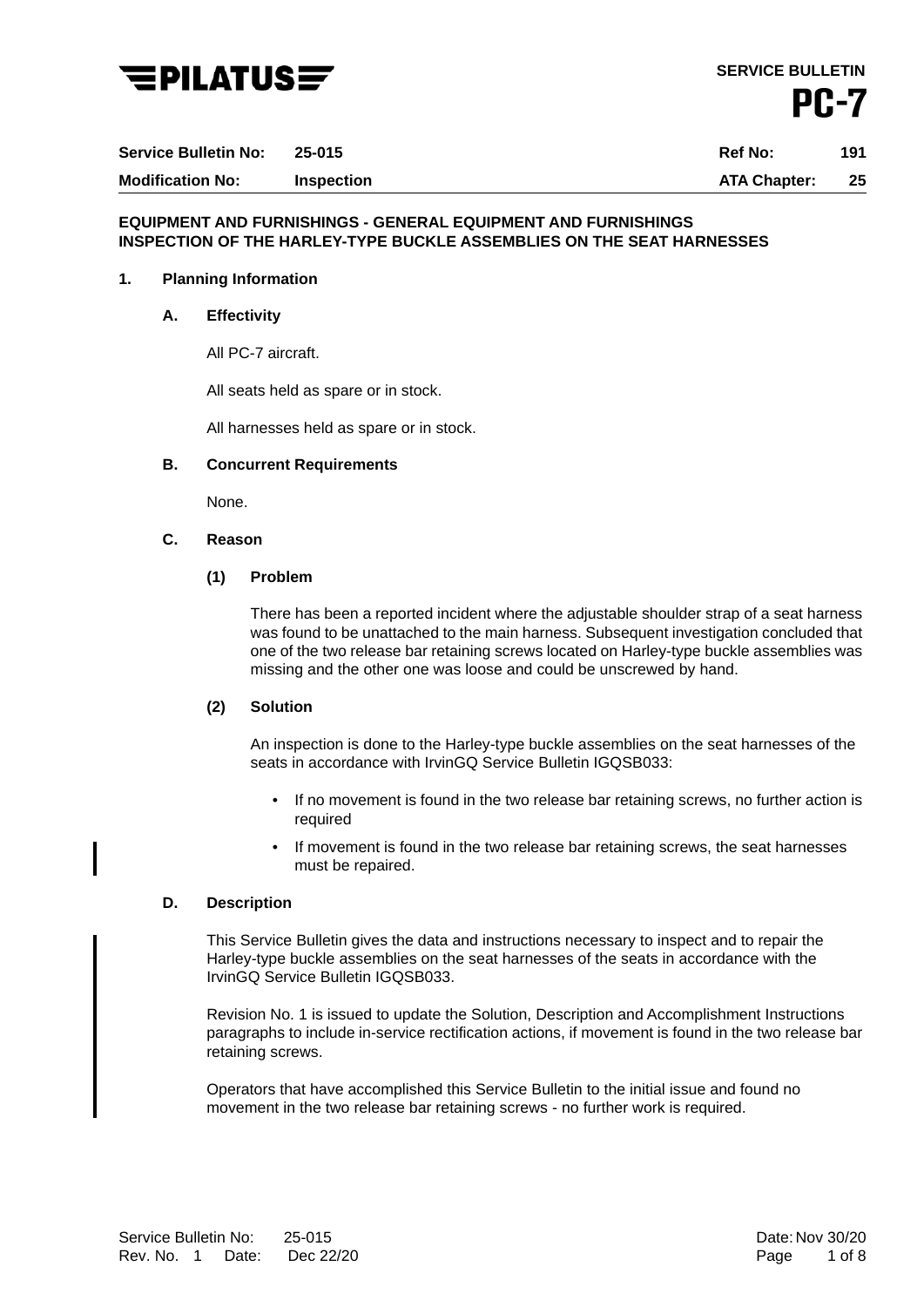

Operators that have accomplished this Service Bulletin to the initial issue and found movement in the two release bar retaining screws must return to the work area and carry out Para. 3 and Para. 4.

### **E. Compliance**

Mandatory.

Accomplishment is required before the next flight.

### **F. Approval**

The technical content of this Service Bulletin is approved under the authority of Letter of DOA Acceptance ref. FOCA.21J.002.

Pilatus advises Operators/Owners to check with their designated Airworthiness Authorities for any changes, local regulations or sanctions that may affect the embodiment of this Service Bulletin.

### **G. Copyright Information**

© Pilatus Aircraft Ltd. This document contains proprietary information that is protected by copyright. All rights are reserved. No part of this document may be copied, reproduced or translated to other languages without the prior written consent of Pilatus Aircraft Ltd.

### **H. Manpower**

Refer to the IrvinGQ Service Bulletin IGQSB033.

## **I. Weight and Balance**

Not changed.

### **J. Electrical Load Data**

Not changed.

#### **K. Software**

Not changed.

#### **L. References**

IrvinGQ Service Bulletin IGQSB033.

## **M. Publications Affected**

None.

## **N. Interchangeability of Parts**

Not applicable.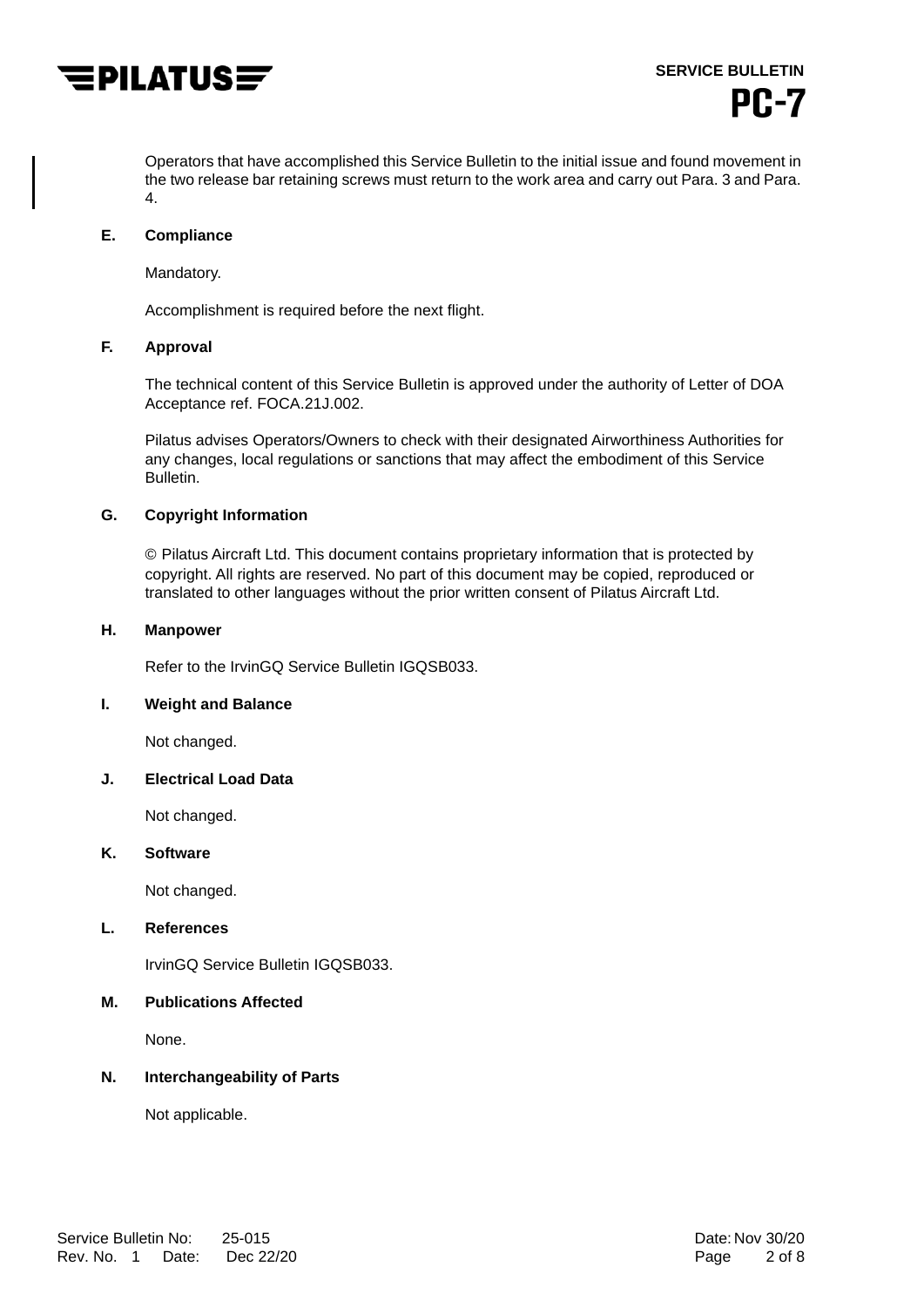

## **2. Material Information**

### **A. Material - Price and Availability**

No Modification Kit is necessary to do this Service Bulletin.

Operators who require further information on Price and Availability should contact their Customer Liaison Manager at:

> Pilatus Aircraft Ltd, 6371 Stans, Switzerland.

Operators are requested to advise Pilatus Aircraft Ltd. of the Manufacturer's Serial Number (MSN), the flying hours and landings of aircraft which are allocated for this Service Bulletin using the Service Bulletin Evaluation Form.

### **B. Material Necessary for Each Aircraft**

### **(1) Material to be Procured**

None.

### **(2) Operator Supplied Materials**

Refer to IrvinGQ Service Bulletin IGQSB033.

## **C. Material Necessary for Each Spare**

None.

## **D. Re-identified Parts**

Not applicable.

## **E. Tooling - Cost and Availability**

Refer to IrvinGQ Service Bulletin IGQSB033.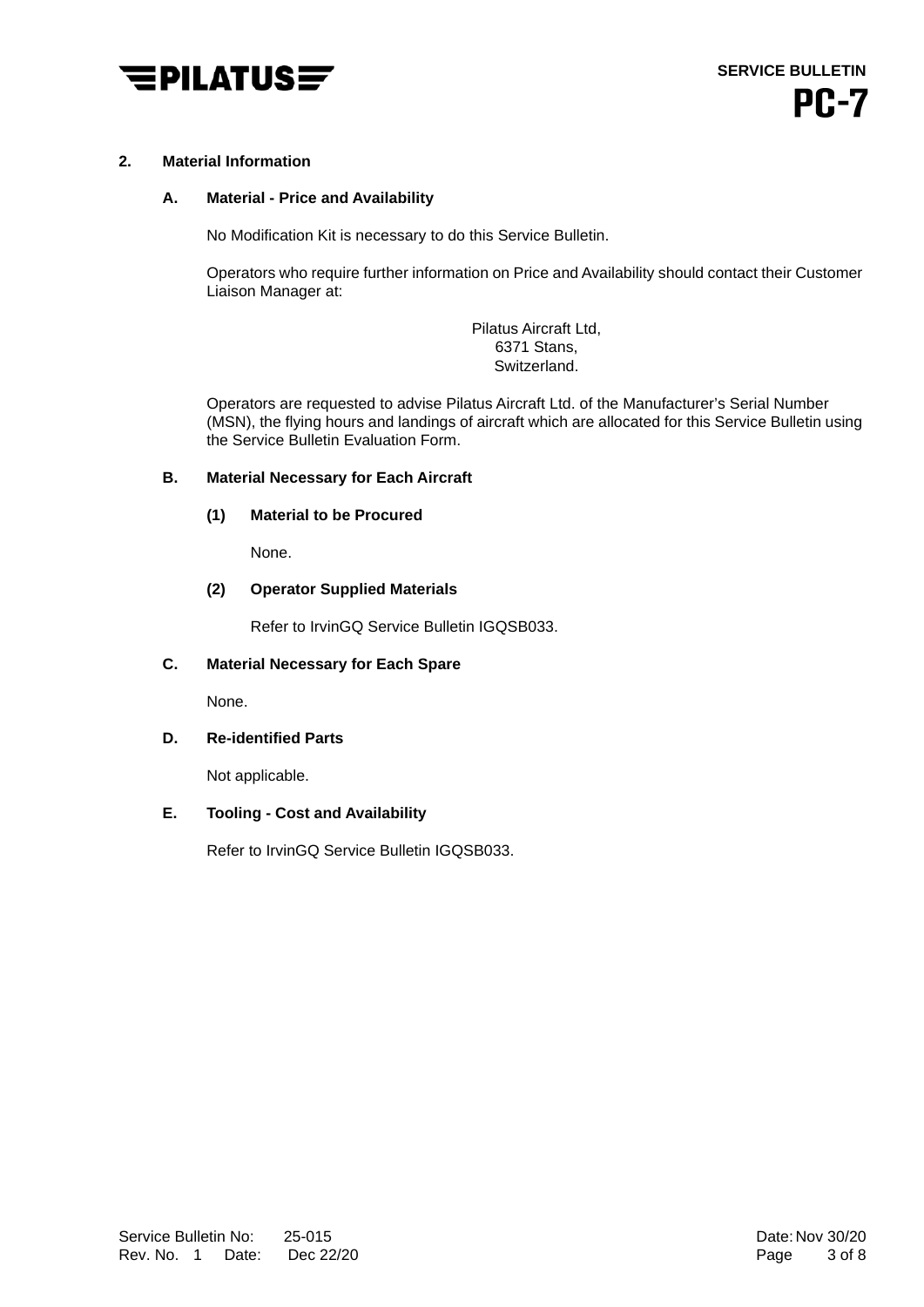

## **3. Accomplishment Instructions (On Aircraft)**

## **A. Inspection**

- (1) Do an inspection of the Harley-type buckle assemblies on the seat harnesses of the seats in accordance with IrvinGQ Service Bulletin IGQSB033:
	- If no movement is found in the two release bar retaining screws, no further action is required
	- If movement is found in the two release bar retaining screws, do the in-service rectification actions given in the IrvinGQ Service Bulletin IGQSB033.

## **B. Test**

Not applicable.

# **C. Close-Up**

- (1) Refer to IrvinGQ Service Bulletin IGQSB033.
- (2) Remove all equipment, materials and tools from the work area. Make sure that the work area is clean.

# **D. Documentation**

- (1) Make an entry in the Aircraft Logbook that this Service Bulletin has been incorporated.
- (2) Use the Service Bulletin Evaluation Sheet and report your results and the serial number of the aircraft to Pilatus.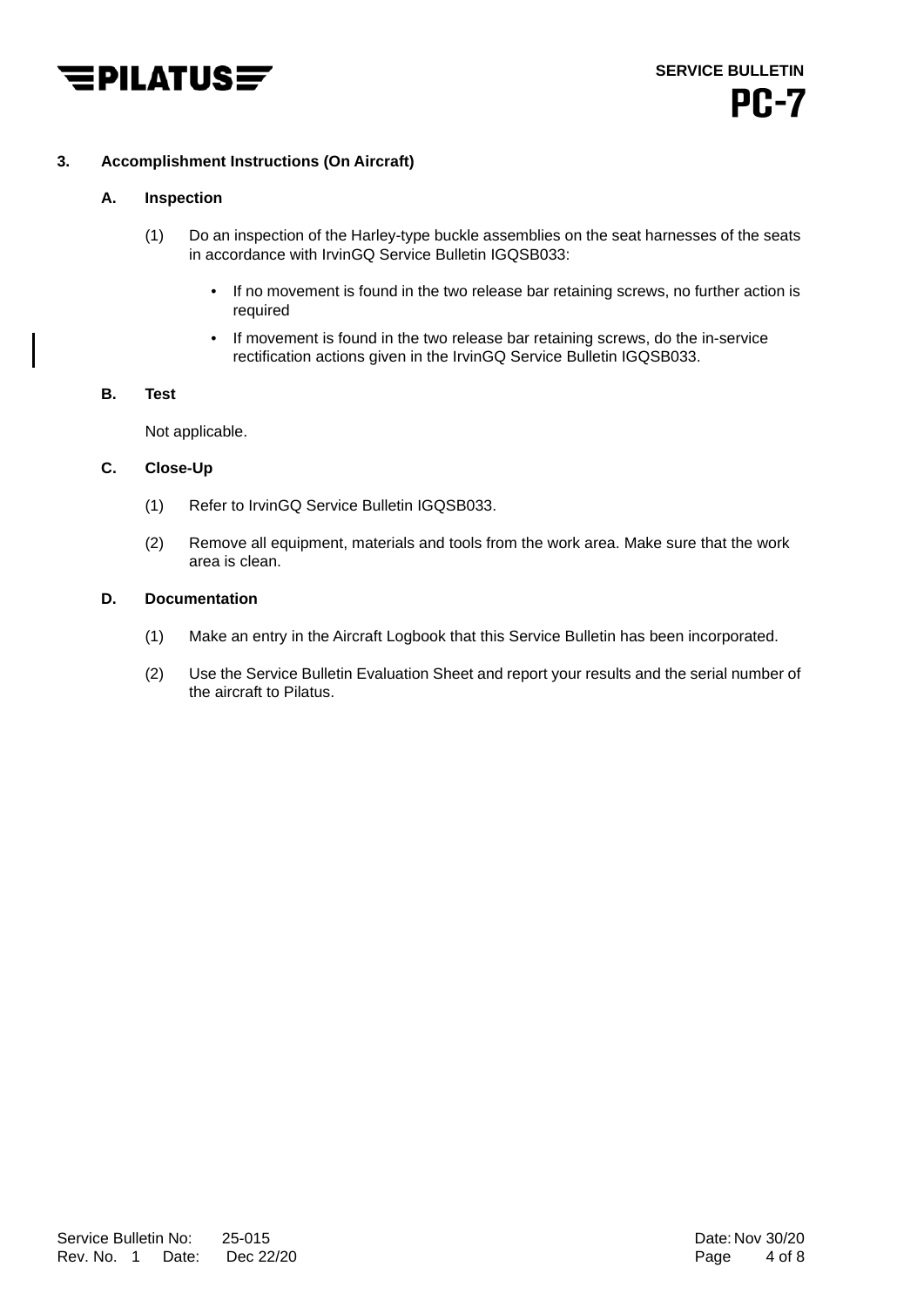

### **4. Accomplishment Instructions - (Seats and all Harnesses Held as Spares or in Stock)**

- A. Do an inspection of the Harley-type buckle assemblies on the seat harnesses of the seats in accordance with IrvinGQ Service Bulletin IGQSB033:
	- If no movement is found in the two release bar retaining screws, no further action is required
	- If movement is found in the two release bar retaining screws, do the in-service rectification actions given in the IrvinGQ Service Bulletin IGQSB033.
- B. Documentation
	- (1) Make an entry on the equipment label that this Service Bulletin has been accomplished.
	- (2) Use the Service Bulletin Evaluation Sheet and report your results.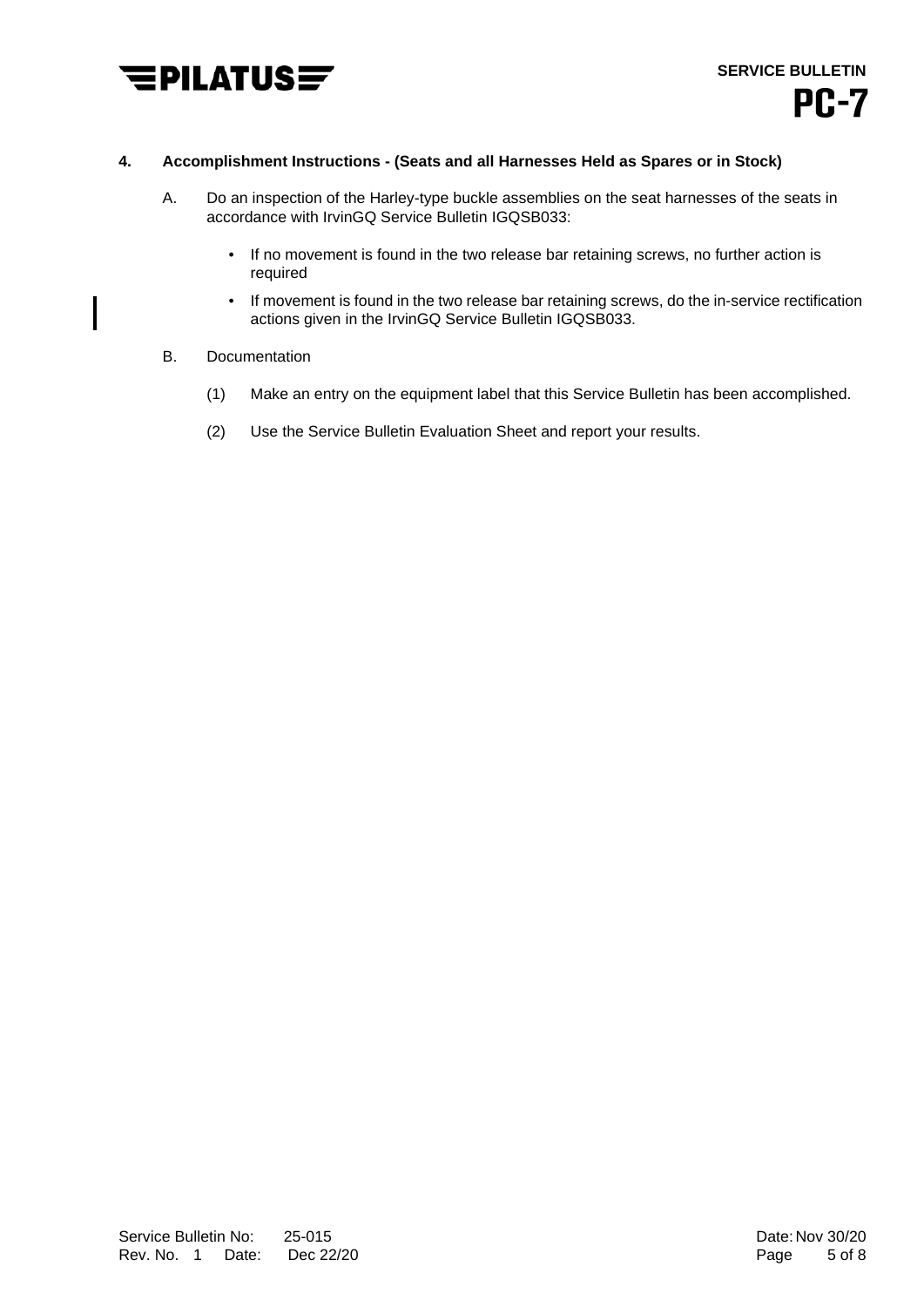



INTENTIONALLY BLANK

Service Bulletin No: 25-015 **Date: Nov 30/20** Date: Nov 30/20 Rev. No. 1 Date: Dec 22/20 **Page 6 of 8**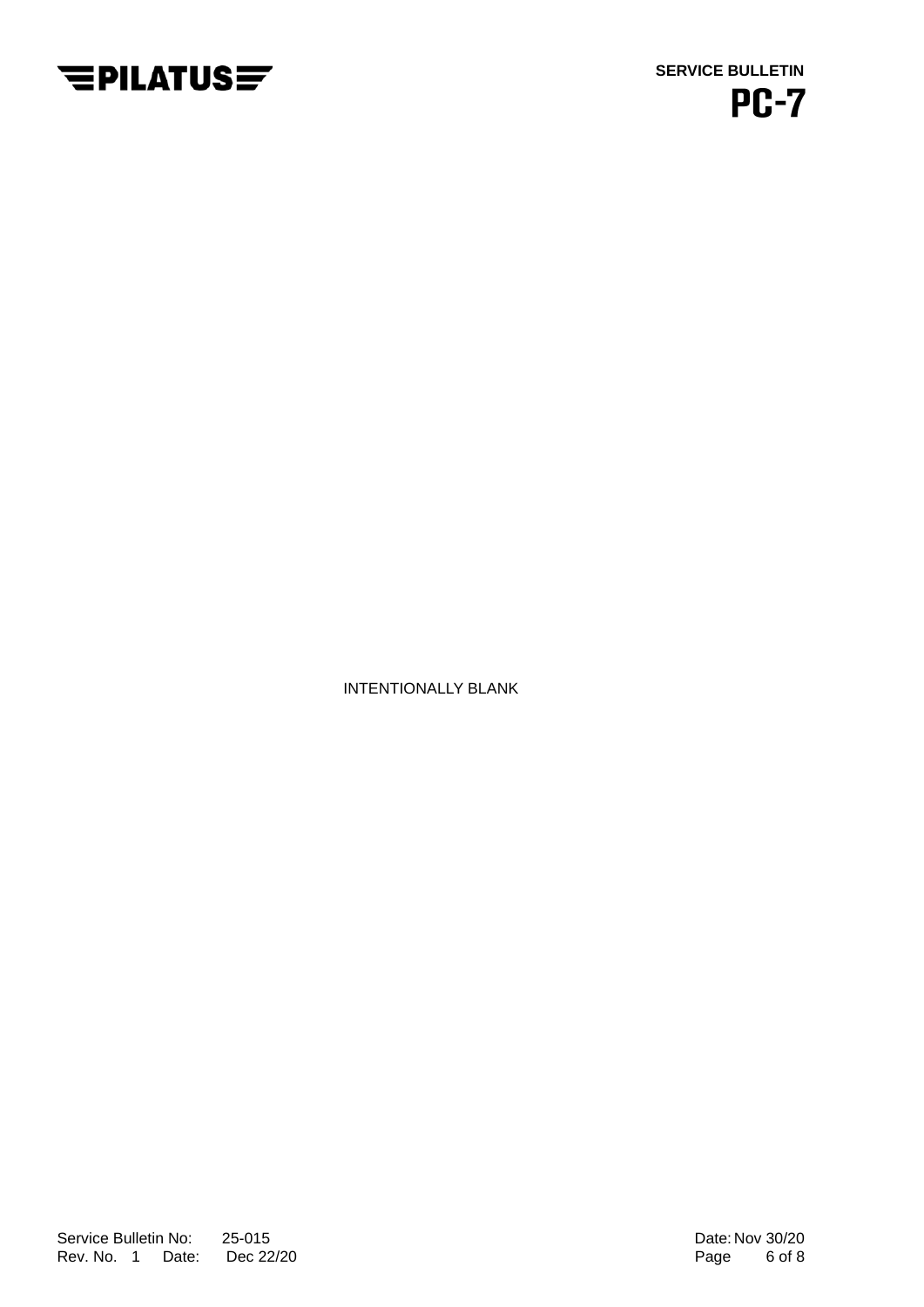

| <b>SERVICE BULLETIN EVALUATION SHEET FOR SB No. 25-015</b>                                                           |                                                                                               |                                                        |            |                     |  |                     |  |  |  |
|----------------------------------------------------------------------------------------------------------------------|-----------------------------------------------------------------------------------------------|--------------------------------------------------------|------------|---------------------|--|---------------------|--|--|--|
|                                                                                                                      | <b>Equipment and Furnishings - General Equipment and</b>                                      |                                                        |            |                     |  |                     |  |  |  |
| <b>Title</b>                                                                                                         | <b>Furnishings - Inspection of the Harley-Type Buckle Assemblies</b><br>on the Seat Harnesses |                                                        |            |                     |  |                     |  |  |  |
|                                                                                                                      |                                                                                               |                                                        |            |                     |  |                     |  |  |  |
| <b>Customer</b>                                                                                                      |                                                                                               |                                                        |            |                     |  |                     |  |  |  |
| <b>Service Center</b>                                                                                                |                                                                                               |                                                        |            |                     |  |                     |  |  |  |
| <b>EMBODIMENT REPORTING</b>                                                                                          |                                                                                               |                                                        |            |                     |  |                     |  |  |  |
| This SB has been embodied:                                                                                           |                                                                                               |                                                        |            | On the entire fleet |  |                     |  |  |  |
| <b>Only partially</b><br>Provide embodiment details per aircraft (use additional copies of this table, if necessary) |                                                                                               |                                                        |            |                     |  |                     |  |  |  |
| <b>MSN</b>                                                                                                           |                                                                                               |                                                        |            |                     |  |                     |  |  |  |
|                                                                                                                      |                                                                                               | <b>Flying Hours</b>                                    | <b>MSN</b> |                     |  | <b>Flying Hours</b> |  |  |  |
|                                                                                                                      |                                                                                               |                                                        |            |                     |  |                     |  |  |  |
|                                                                                                                      |                                                                                               |                                                        |            |                     |  |                     |  |  |  |
|                                                                                                                      |                                                                                               |                                                        |            |                     |  |                     |  |  |  |
|                                                                                                                      |                                                                                               |                                                        |            |                     |  |                     |  |  |  |
|                                                                                                                      |                                                                                               |                                                        |            |                     |  |                     |  |  |  |
|                                                                                                                      |                                                                                               |                                                        |            |                     |  |                     |  |  |  |
| Additional embodiment comments/findings                                                                              |                                                                                               |                                                        |            |                     |  |                     |  |  |  |
|                                                                                                                      |                                                                                               |                                                        |            |                     |  |                     |  |  |  |
|                                                                                                                      |                                                                                               |                                                        |            |                     |  |                     |  |  |  |
|                                                                                                                      |                                                                                               |                                                        |            |                     |  |                     |  |  |  |
|                                                                                                                      |                                                                                               |                                                        |            |                     |  |                     |  |  |  |
| <b>EDITORIAL COMMENTS</b>                                                                                            |                                                                                               |                                                        |            |                     |  |                     |  |  |  |
|                                                                                                                      |                                                                                               | (procedure, kit quality, suggested improvements, etc.) |            |                     |  |                     |  |  |  |
|                                                                                                                      |                                                                                               |                                                        |            |                     |  |                     |  |  |  |
|                                                                                                                      |                                                                                               |                                                        |            |                     |  |                     |  |  |  |
|                                                                                                                      |                                                                                               |                                                        |            |                     |  |                     |  |  |  |
|                                                                                                                      |                                                                                               |                                                        |            |                     |  |                     |  |  |  |
|                                                                                                                      |                                                                                               |                                                        |            |                     |  |                     |  |  |  |
|                                                                                                                      |                                                                                               |                                                        |            |                     |  |                     |  |  |  |
| Signature<br>Name                                                                                                    |                                                                                               |                                                        |            | Date                |  |                     |  |  |  |
|                                                                                                                      |                                                                                               |                                                        |            |                     |  |                     |  |  |  |
|                                                                                                                      |                                                                                               |                                                        |            |                     |  |                     |  |  |  |
| Please complete and forward this form to:                                                                            |                                                                                               |                                                        |            |                     |  |                     |  |  |  |
| Pilatus Aircraft LTD,<br>Customer Technical Support (MCC),                                                           |                                                                                               |                                                        |            |                     |  |                     |  |  |  |
| P.O. BOX 992,                                                                                                        |                                                                                               |                                                        |            |                     |  |                     |  |  |  |
| 6371 Stans, Switzerland                                                                                              |                                                                                               |                                                        |            |                     |  |                     |  |  |  |
| Fax: +41 (0)41 619 6773                                                                                              |                                                                                               |                                                        |            |                     |  |                     |  |  |  |
| Email: Techsupport@pilatus-aircraft.com                                                                              |                                                                                               |                                                        |            |                     |  |                     |  |  |  |

**SERVICE BULLETIN EVALUATION SHEET**